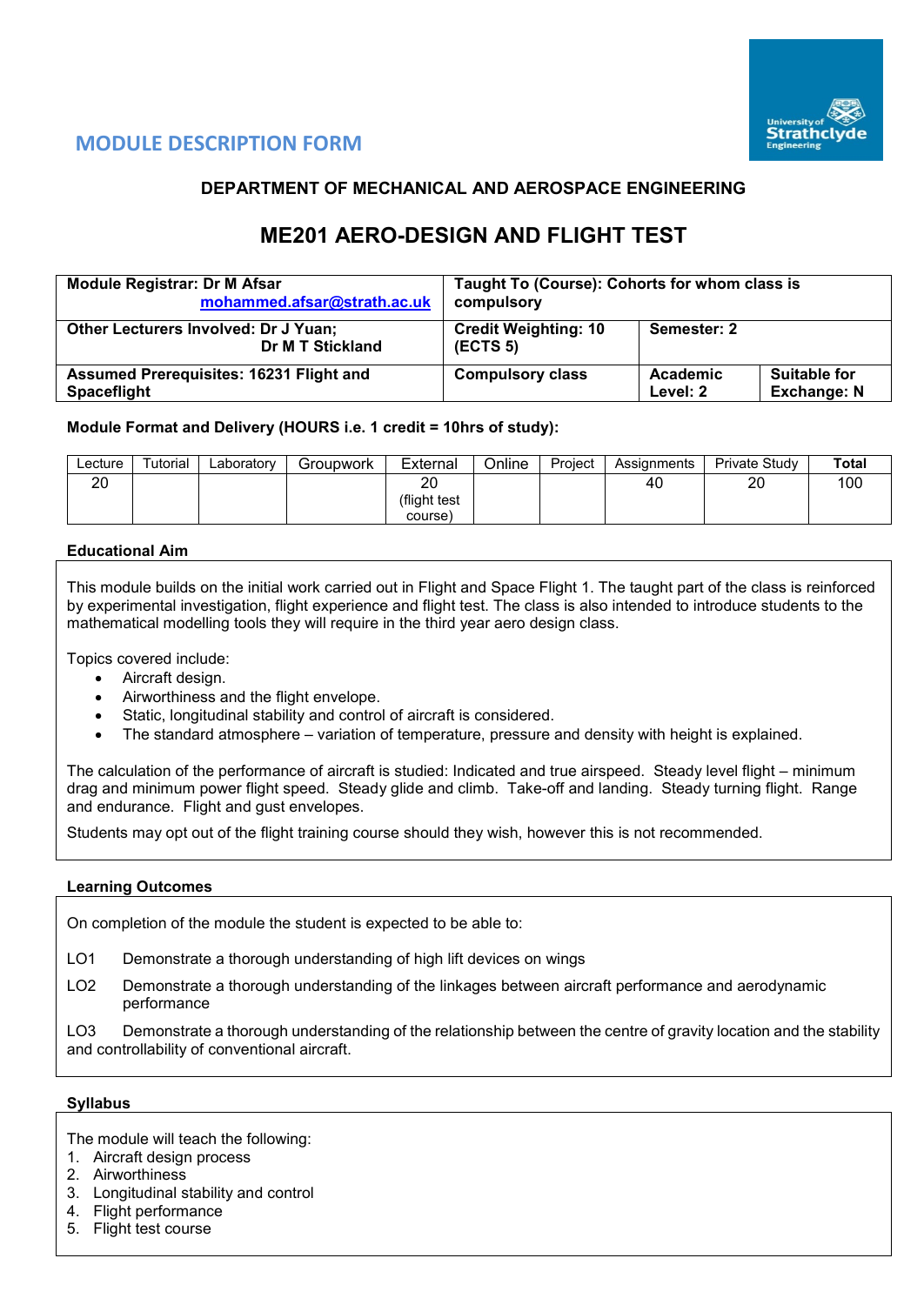## **Assessment of Learning Outcomes**

## **Criteria**

For each of the Module Learning Outcomes the following criteria will be used to make judgements on student learning:

LO1 & 2 Are assessed by a single coursework.

C1 Understanding of principles demonstrated through calculations and written descriptions.

C2 Through calculations and written descriptions, demonstrate understanding of how overall performance is affected by design selections – e.g. wing sections and wing configuration.

LO3 Is assessed by a second coursework.

C1 Understanding of principles demonstrated through calculations and written descriptions.

C2 Through calculations and written descriptions, demonstrate understanding of how overall stability and control effectiveness is affected by design selections and aircraft configuration.

The standards set for each criterion per Module Learning Outcome to achieve a pass grade are indicated on the assessment sheet for all assessment.

## **Principles of Assessment and Feedback**

*(within Assessment and Feedback Policy at: <https://www.strath.ac.uk/professionalservices/staff/policies/academic/> )*

Assessment is by two courseworks; students should expect to spend a considerable amount of effort completing these courseworks as they form an important learning exercise as well as an assessment unit.

Informal feedback is provided directly within lectures, with self and peer-directed feedback encouraged during the course to the extent that it does not impinge on collaborative working. Written feedback is provided on returned coursework reports.

## **Assessment Method(s) Including Percentage Breakdown and Duration of Exams** *(individual weightings)*

|               |          | <b>Examination</b> |           | <b>Coursework</b> |                      |        | <b>Practical</b> | <b>Project</b> |           |
|---------------|----------|--------------------|-----------|-------------------|----------------------|--------|------------------|----------------|-----------|
| <b>Number</b> | Month(s) | Duration           | Weighting | Number            | Weighting            | Number | Weighting        | Number         | Weighting |
|               |          |                    |           |                   | 100%<br>$(50%$ each) |        |                  |                |           |
|               |          |                    |           |                   |                      |        |                  |                |           |
|               |          |                    | $*$ LO1   | LO2. LO3          |                      |        |                  |                |           |

*\* L/Os: Indicate which Learning Outcomes (L01, L02, etc) are to be assessed by exam/coursework/practical/project as required.*

## **Coursework / Submissions deadlines (***academic weeks***):**

Late submission will not be accepted; deadlines will be communicated in lectures with at least two-week notice.

#### **Resit Assessment Procedures:**

Submission of alternate ^^coursework prior to commencement of the August exam diet.

**^^Students must contact the module Registrar for details as soon as results confirm that a resit is required.**

#### **PLEASE NOTE:**

**Students must gain a summative mark of 40% to pass the module. Students who fail the module at the first attempt will be re-assessed before the August diet. This re-assessment will consist entirely of coursework. No marks from any previous attempts will be transferred to a new resit attempt.**

#### **Recommended Reading**

| ***Purchase recommended | **Highly recommended reading *For reference                           |  |
|-------------------------|-----------------------------------------------------------------------|--|
|                         | "Introduction to Flight" by Anderson, McGraw Hill, ISBN 0-07-109282-X |  |

#### **Additional Student Feedback**

*(Please specify details of when additional feedback will be provided)*

| ime | nom<br>N0                                          |
|-----|----------------------------------------------------|
|     | , tor<br>details<br>webpages<br>timetable<br>:heck |

Session: 2021/22

#### **Approved:**

**Course Director Signature: Dr E Henderson (SG)**

**Date of Last Modifications: September 3, 2021**